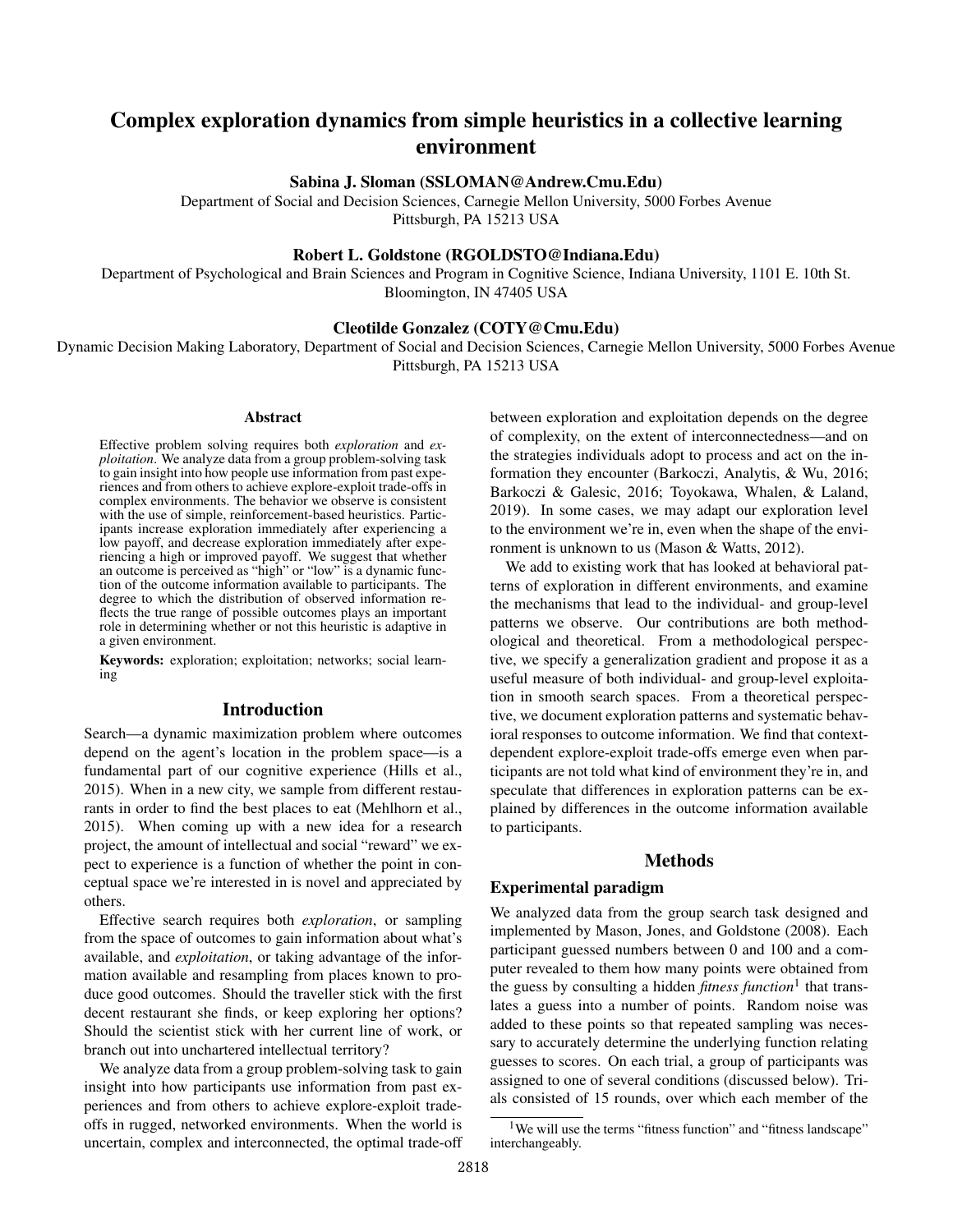group tried to maximize their total number of earned points. Importantly, on each round, participants got feedback not only on how well their own guess fared, but also had access to information about the actions and outcomes of their neighbors.

Two aspects of the environment were experimentally manipulated: the social network (the network topology that determines who counts as neighbors) and the complexity of the task (the shape of the fitness function that converted guesses to earned points). These are discussed in the sections below.



Local neighborhoods increasingly preserved

Figure 1: The network structures and fitness functions used in Mason et al. (2008). Reproduced from Goldstone et al. (2013) with permission of the authors.

Social network structure Neighborhoods of participants were created to reflect *random*, *regular lattice*, *small world*, or *fully connected* networks. Examples of the graph topologies for groups of 10 participants are shown in Figure 1. In the random graph, connections are randomly created under the constraint that the resulting graph is connected. Participants in random graphs tend to be connected to others via relatively short paths.

The regular lattice configures a group with an inherent spatial ordering such that people are connected to each other if and only if they are close to one other. The regular lattice also captures the notion of social "cliques": If there is no short path from A to Z, then there will be no direct connection from any of A's neighbors to any of Z's neighbors. The paths connecting people are much longer, on average, in lattice than in random graphs.

"Small world networks" have both cliques and a short average path length (Watts & Strogatz, 1998). From an information processing perspective, small-world networks are attractive because the spatial structure of the networks allows information search to proceed systematically, and the short-cut paths allow the search to proceed quickly (Kleinberg, 2000).

A fourth network, a fully connected graph, allowed every participant to see the guesses and outcomes of every other

|                 | Full | <b>Small</b><br>world | Random | <b>Lattice</b> | <b>Total</b> |
|-----------------|------|-----------------------|--------|----------------|--------------|
| <b>Unimodal</b> |      |                       | 19     | 11             | 52           |
| <b>Trimodal</b> | 9    | 12                    | 20     | 11             | 52           |
| <b>Needle</b>   | 28   | 27                    | 18     | 28             | 101          |
| Total           | 48   | 50                    | 57     | 50             | 205          |

Table 1: Number of trials of each condition in our data.

participant.

Environmental complexity Three hidden fitness functions for converting guessed numbers to points were tested across two experiments. The *unimodal* function has a single best solution that can eventually be found with a hill-climbing method. The *trimodal* function increased the difficulty of the search by introducing local maxima. A local maximum is a solution that is better than all of its immediate neighboring solutions, yet is not the best solution possible. Thus, a simple hill-climbing search might not find the best possible solution. Finally, the *needle* function has one very broad local maximum, and one hard-to-find global maximum.<sup>2</sup> The height and variance of the global maximum in the unimodal conditions, global maximum in the trimodal conditions, and local maximum in the needle conditions are all equal (the height of these peaks is 50, while the height of the needle's global maximum is 70).

After excluding some trials due to apparently incomplete data, we used 205 trials in total for our analyses. The number of trials in each conditions is reported in Table 1. The number of players in each trial ranged from 5 to 19, with a mean of 11.89  $(SD = 4.05)^3$ 

## Measuring exploration

To measure the degree to which a sequence of guesses exploited a location of the search space (or, conversely, didn't explore the space), we developed a similarity metric (hereafter referred to as *similarity*) that captures the average degree of closeness of all pairwise combinations of the elements of a set of guesses along a generalization gradient<sup>4</sup> adapted to the specific problem space:

$$
similarity(G_i, G_j) = e^{-(\frac{G_i - G_j}{c})^2}
$$

 $2$ Mason et al. (2008) collected data on variations of the needle function in two separate experiments. In our analyses, when referring to the needle conditions we pooled data from the two experiments.

<sup>&</sup>lt;sup>3</sup>Each group of participants was assigned to several conditions in sequence (for more details on the experimental procedure, see Mason et al. (2008)). We consider a "trial" to be uniquely specified by a combination of a group and a condition. In other words, if a group completed the task in *n* conditions, this is recorded in Table 1 as *n* distinct observations.

<sup>4</sup>A *generalization gradient* is a function that transforms distance in some space to distance in another—usually more psychologically interesting—space.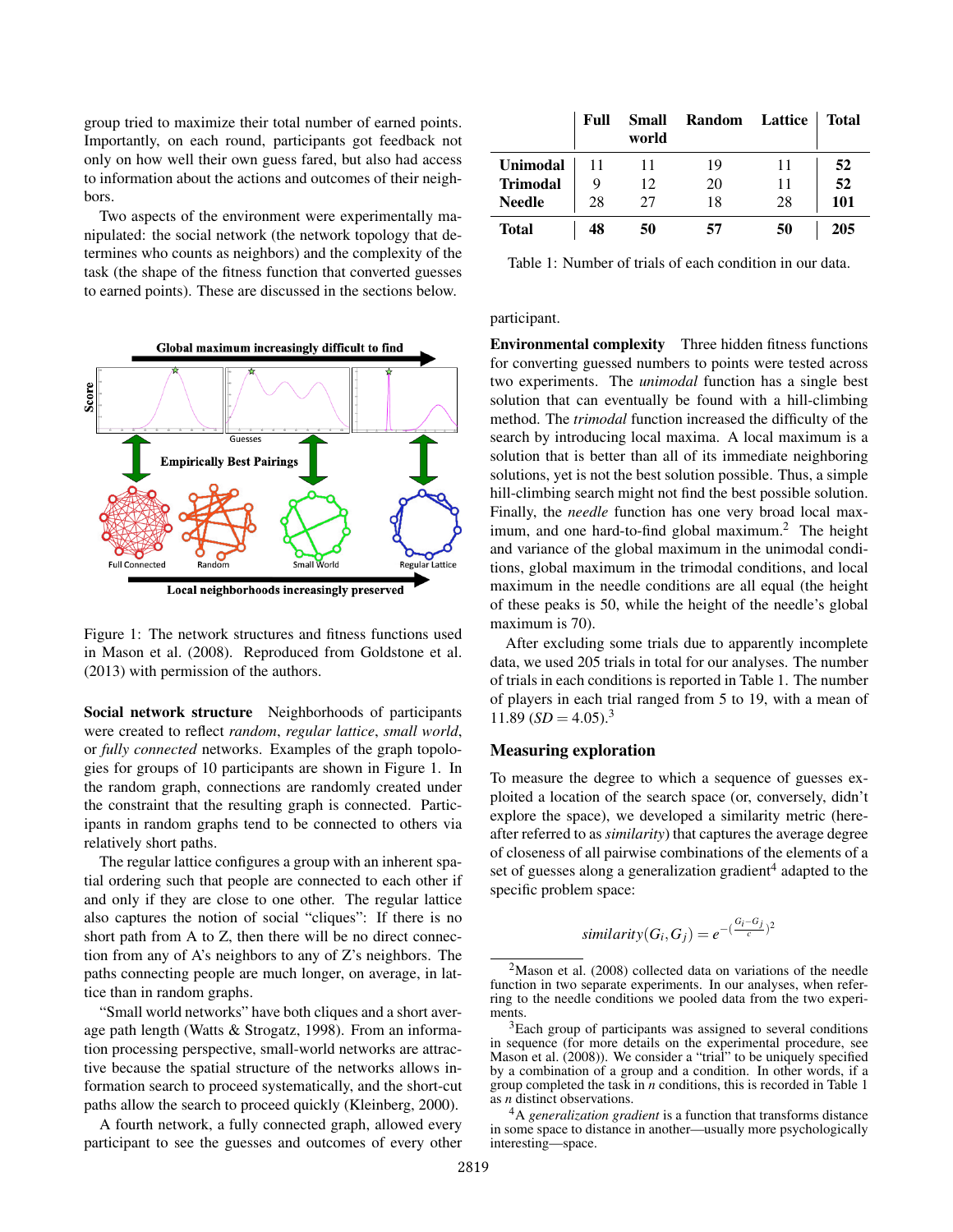where  $c = .07$  was set to reflect the variance of the global maxima on the unimodal and trimodal landscapes, and the local maxima on the needle landscapes. The total average similarity of a group of guesses *G* is

$$
similarity(G) = \frac{\sum_{i,j} similarity(G_i, G_j) - n}{n^2 - n}
$$

where  $n = |G|$ . We use  $1 - \text{similarity}(G)$  as our measure of the degree to which *G* spans—or explores—the problem space.

While other measures, such as variance or the average volatility measure developed by Mason et al. (2008), capture the average distance between guesses, they do not directly capture the idea of the extent to which a set of guesses spans the problem space. Consider a participant *A* who alternates between guessing 0 and 100, and a participant *B* who guesses a number at every multiple of 10. We'd like to say that *B* is the better explorer, because their guesses are spread across the landscape. However, the variance and average volatility of participant *A*'s guesses are much higher than the variance and volatility of *B*'s guesses. By taking the average of *all* pairwise combinations of guesses, our similarity metric captures the *spread* of guesses, rather than simply the extent of their range.

In addition, our metric captures the intuition that similarity drops off steeply with the distance between two nearby solutions, but quickly flattens out (see Figure 2). The choices to jump 99 or 100 units away from where one is are considered effectively identical, while the choices to jump 0 or 1 unit away are much less similar.<sup>5</sup>



Figure 2: The shape of the generalization gradient underlying the *similarity* metric.

Some evidence suggests that a gradient of this form is a good approximation of how people make inferences about unseen locations in spatial search tasks (Wu, Schulz, Speekenbrink, Nelson, & Meder, 2018). However, here we invoke *similarity* only to operationalize the degree of "exploratoryness" of a set of guesses, not to model participants' inferences.

# Exploration patterns

# Individual exploration

Figure 3 shows the heterogeneity in the amount of exploration between participants. Higher density on the right side of the histograms indicates that participants in that condition tended to distribute their guesses more evenly across the problem space.



Figure 3: Histogram of participant-level exploration levels. A participant *i* who makes a sequence of guesses  $G_i$  has an exploration level equal to  $1 - \text{similarity}(G_i)$ . The green lines indicate the global mean and standard error of exploration levels across participants in all conditions (.408 (*SE* = .004)). The red lines indicate the mean and standard error of exploration levels across all participants *within* the respective condition. If a person participated in several conditions, they are treated as a separate participant in each condition.

Individuals tend to explore less than average on the unimodal landscapes, which were explicitly constructed so that their global maxima were easy to find. When the best solution can be found with very little exploration, more extensive search may just lead to foregone payoffs rather than valuable information. We tested this intuition by looking at the correlation between participants' exploration levels and their average payoffs. As expected, this correlation is much lower on the unimodal landscapes than on the more complex landscapes.

<sup>5</sup>The Gaussian shape of the fitness functions is compatible with the Gaussian similarity drop-off gradient we used. While this captures many of the same intuitions, it differs from the well-known exponential similarity function (Shepard, 1987). All our results are robust to the use of an exponential similarity function.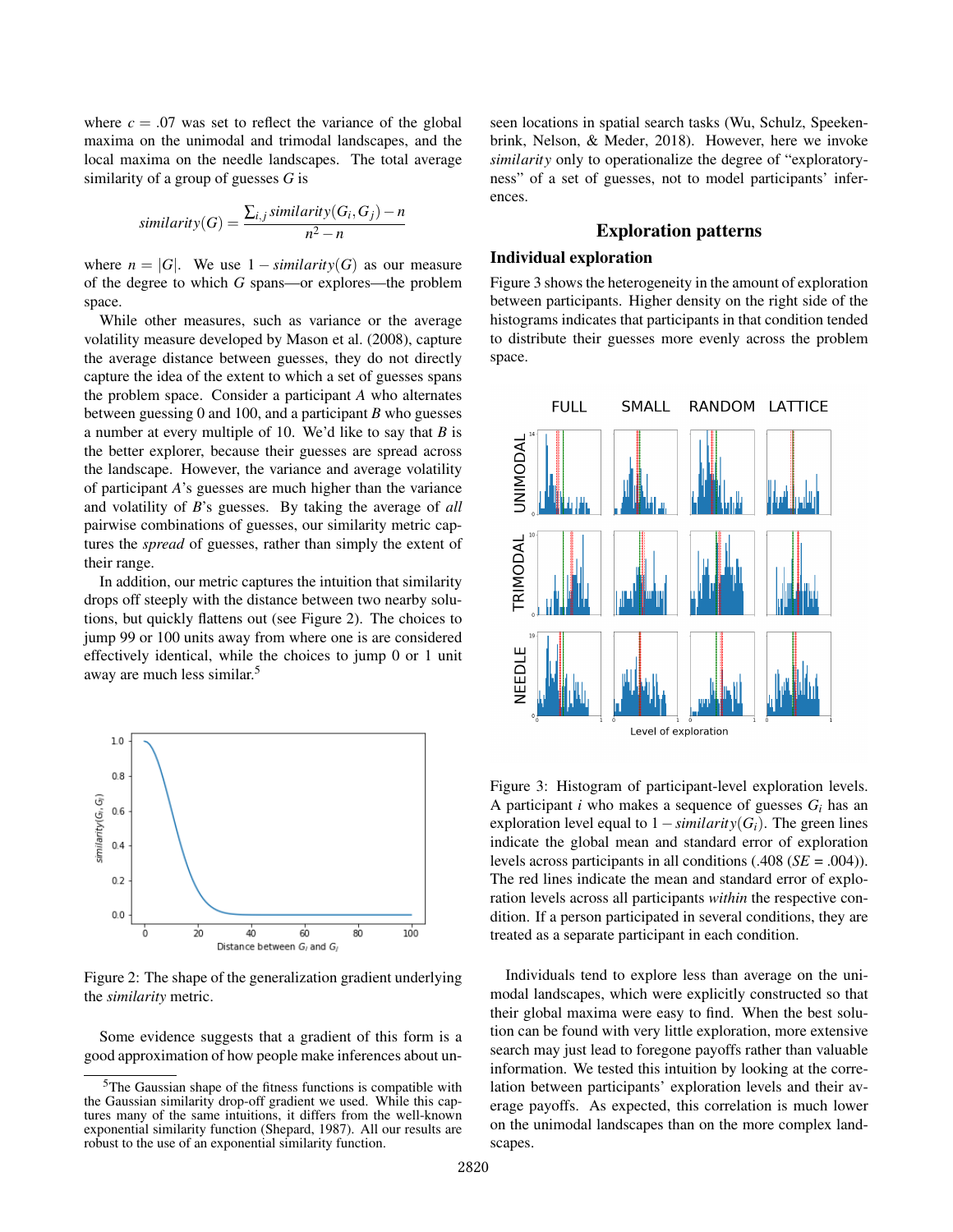Exploration levels tend to be lower than average in one other condition: the fully-connected network on the needle landscape. Mason et al. (2008) found that when confronted with the difficulty of the needle landscape, participants tended to do better when in the sparsely-connected lattice network (see Figure 1). They speculated that this was because distributing social information hindered bandwagoning, or collective convergence on the tempting local maximum. Our results corroborate this speculation: While participants in the fully-connected networks explore the needle landscape less than average, the mean exploration level in the lattice networks is higher than the global average.

# Collective exploration

The similarity metric allows us to calculate the "exploratoryness" of an arbitrary sequence of guesses. In particular, we can also use it to measure *group-level*, or collective, exploration.

Figure 4 shows the evolution of collective exploration over rounds, alongside the proportion of participants who were within one standard deviation of the global maximum on each round. Collective exploration declines quickly on the unimodal and needle landscapes. While this coincides with more participants finding the global maximum on the unimodal landscape, the proportion of participants who find the global maximum in the needle condition remains relatively low. These patterns reflect dynamics analogous to the individuallevel patterns we discussed in the previous section: The group explores less when there is a salient local maximum, and especially so when outcome information is rapidly broadcast throughout the network.

## The consequences of early exploration

Our explanations for many of the results in the previous sections depend on our assumption that exploration is more important in some cases than in others. In some environments, low exploration may cause high payoffs; quick convergence on promising areas of the landscape may cause the average payoff to rise. In others, maintaining a high amount of exploration and broadly surveying the problem space could lead to subsequently higher payoffs. This section further unpacks the sequentially contingent relationship between exploration and expected reward in the different conditions.

Figure 5 plots the cross-correlations between average payoffs and the collective exploration level within a round. It's unsurprising that all the correlations are below zero; as shown Figure 4, collective exploration subsides while payoffs increase over time. More informative for our purposes is the *difference* between the correlation of early exploration with later payoffs, and the correlation of early payoffs with later exploration. An interpretation that exploration causes higher downstream payoffs would require that the former be higher than the latter. The insets of the plots shows this difference for each condition. When the blue line is above zero, this indicates that exploration now is more highly correlated with payoffs later, than payoffs now are with exploration later.



Figure 4: Collective exploration levels (blue) and proportion of players within one standard deviation of the global maximum (red) over rounds. Each dot represents one trial. On round *t*, group *k* has an exploration level equal to  $1$ *similarity*( $G_{k,t}$ ) where  $G_{k,t}$  is the set of all guesses the members of group *k* made on that round. The blue line plots the mean exploration level across trials, and the red line plots the proportion of all players across trials who were within one standard deviation of the fitness function's global maximum.

The positive trend in the inset is most consistent across the needle and regular lattice conditions. When connectivity is low and finding the global maximum is especially difficult, group-level exploration leads to higher downstream payoffs. While this pattern is also consistent with an account that higher payoffs cause quicker collective convergence, the "exploration leads to downstream payoffs" account has the advantage that it predicts the particularly strong positive trend for the needle landscape, which is explicitly designed so that the global maximum is hard to find without considerable exploration.

# WSLS: Win-shift-less, lose-shift-more

Win-stay, lose-shift (WSLS) is a heuristic applicable to search tasks by adaptive biological and artificial systems. The rule is simple: When you're successful, stay close to where you currently are. When you're unsuccessful, move further away (Bonawitz, Denison, Gopnik, & Griffiths, 2014; Nowak & Sigmund, 1993; Robbins, 1952).

WSLS is usually applied in contexts with discrete binary outcomes that can be easily dichotomized into wins and losses. However, the problem space facing the currently considered participants, like many real-world problem spaces, is both smooth—similarity of actions predicts similarity of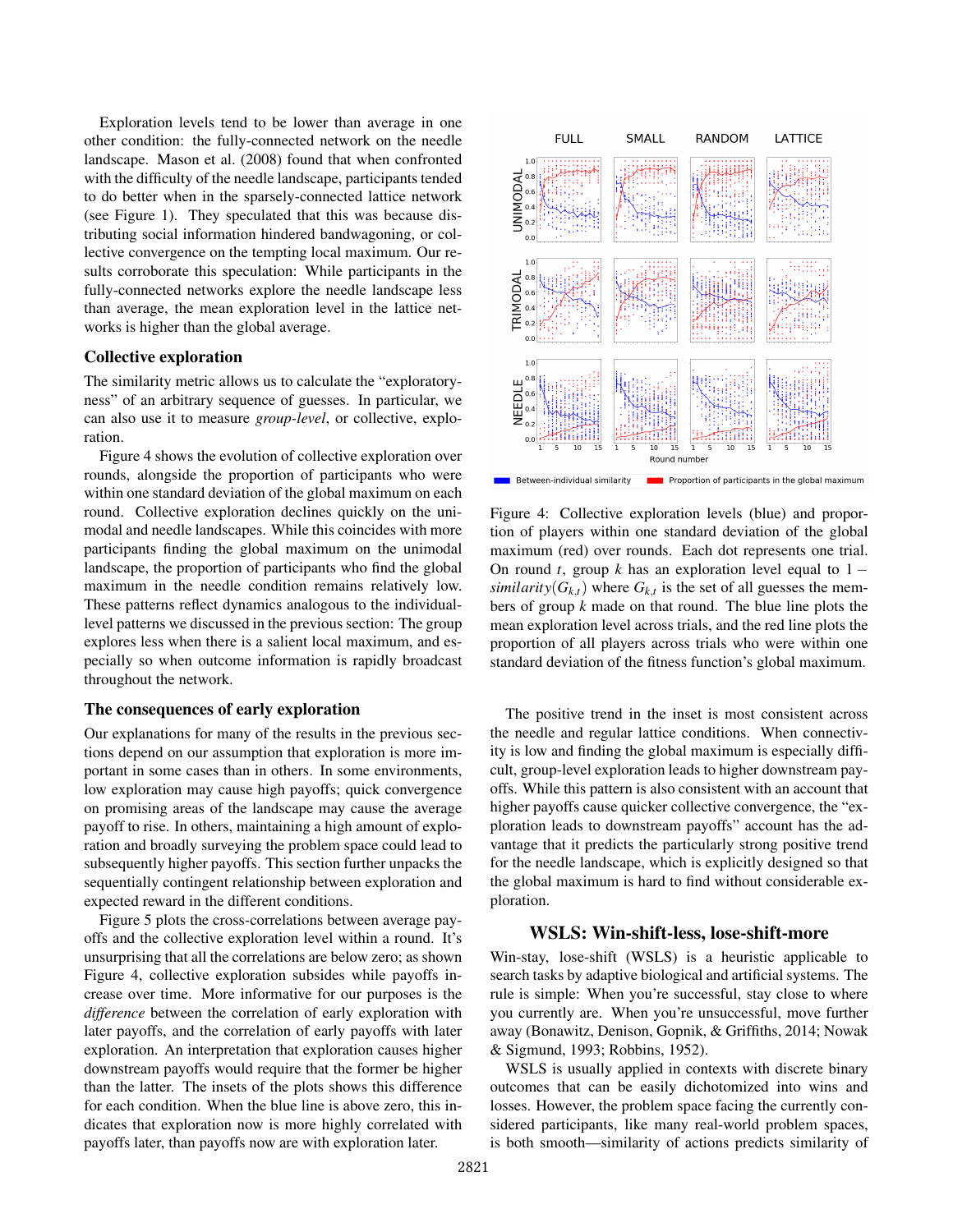

Figure 5: Cross-correlations between group exploration level and payoffs. On round *t*, group *k* has an exploration level equal to  $1 - \text{similarity}(G_{k,t})$  where  $G_{k,t}$  is the set of all guesses the members of group *k* made on that round. Payoff observations are the average payoff participants experienced on round *t*. A lag of *i* on the *x*-axis indicates the correlation between group exploration level at time *t* and average payoffs at time  $t + i$ . Each dot corresponds to the correlation using the data from one trial. The red lines plot the correlations across trials. Insets show the difference between the cross-correlation coefficients at lag *i* and lag  $-i$  for  $0 \le i \le 7$ .

outcomes—and continuous. In this section, we show that participant behavior is consistent with a generalization of WSLS: The degree to which participants stray from promising locations varies with both the absolute and relative amount of reward they've experienced there. Participants shift less when they win, and shift more when they lose.

In many situations, WSLS or close variants can lead to approximately optimal search behavior on intractable problem spaces (Bonawitz et al., 2014; Robbins, 1952). To the participants facing the task at hand, the range of possible outcomes is unknown. We suggest that they dynamically incorporate outcome information into their understanding of what's a "win" and what's a "loss". When good outcomes are easy to find, the outcome information participants accumulate accurately reflects the range of attainable payoffs. In these cases, the application of WSLS-like rules may lead to adaptive explore-exploit trade-offs. But when the best outcomes are difficult to find, participants do not get full outcome information about the range of possible payoffs. They fail to appropriately calibrate their "shift-more" and "shiftless" responses. On the needle landscape, WSLS-like rules may lead participants to prematurely converge on the local maximum. In short, when good outcomes are hard to find, information flow is reduced, and individuals cannot appropriately tune their behavior to the relevant search space, resulting in suboptimal individual- and group-level outcomes.

## Absolute "wins": Responses to high payoffs

Figure 6 shows how the similarities between participants' preceding guesses (blue) and subsequent guesses (red) covary with the payoffs they experience. Recall that the similarity of two guesses is a measure of the closeness of the guesses. If a participant's guesses on round  $t$  and round  $t + 1$ are more similar than their guesses on round  $t$  and round  $t - 1$ , we say they are *exploiting* more on round  $t + 1$  than on round *t*.

In all conditions, there is some payoff value above which participants tend to exploit more than explore. The blue vertical lines mark the normalized payoff values where the trend in participants' future level of convergence dips below their past level of convergence—participants begin to shift more (explore). The red vertical lines indicate payoff values where the reverse switch occurs—participants begin to shift less (exploit). In general, participants shift more when payoffs are low, and shift less when payoffs are high.

Where this switch occurs varies by landscape. We speculate that these differences are a direct effect of differences in the outcome information available to participants, and how they adjust their beliefs about the range of possible payoffs based on their observations (Parducci, 1965). In the trimodal conditions, the "switch point" is shifted to the right (participants wait for relatively high payoffs before they begin to settle down), but so is the density of payoff observations. As shown in Figure 1, payoffs on the trimodal landscape remain relatively high even when participants stray from the global maximum. When they observe that locations that lead to "wins" are distributed widely across the landscape, participants are more reluctant to settle down.

By contrast, in the needle conditions, both the switch point and the bulk of the density is shifted towards the left side of the plot. Few participants stumble upon the narrow global maximum, and most experienced payoffs are a smaller proportion of the highest possible payoff. The emergent patterns resemble those in the unimodal conditions because most participants do not have outcome information to suggest that they *are not* on a well-behaved landscape with a similar payoff distribution.

## Relative "wins": Responses to improving payoffs

Figure 7 shows how the similarity of participants' guesses changes as a function of the difference between their most recently experienced payoffs. Points to the right of the *y*-axis correspond to instances where a player had just experienced an immediate increase in payoff. Points above the *x*-axis correspond to instances where the player's round-to-round exploration level decreased. In general, immediate gains lead to convergence, and losses lead to continued exploration.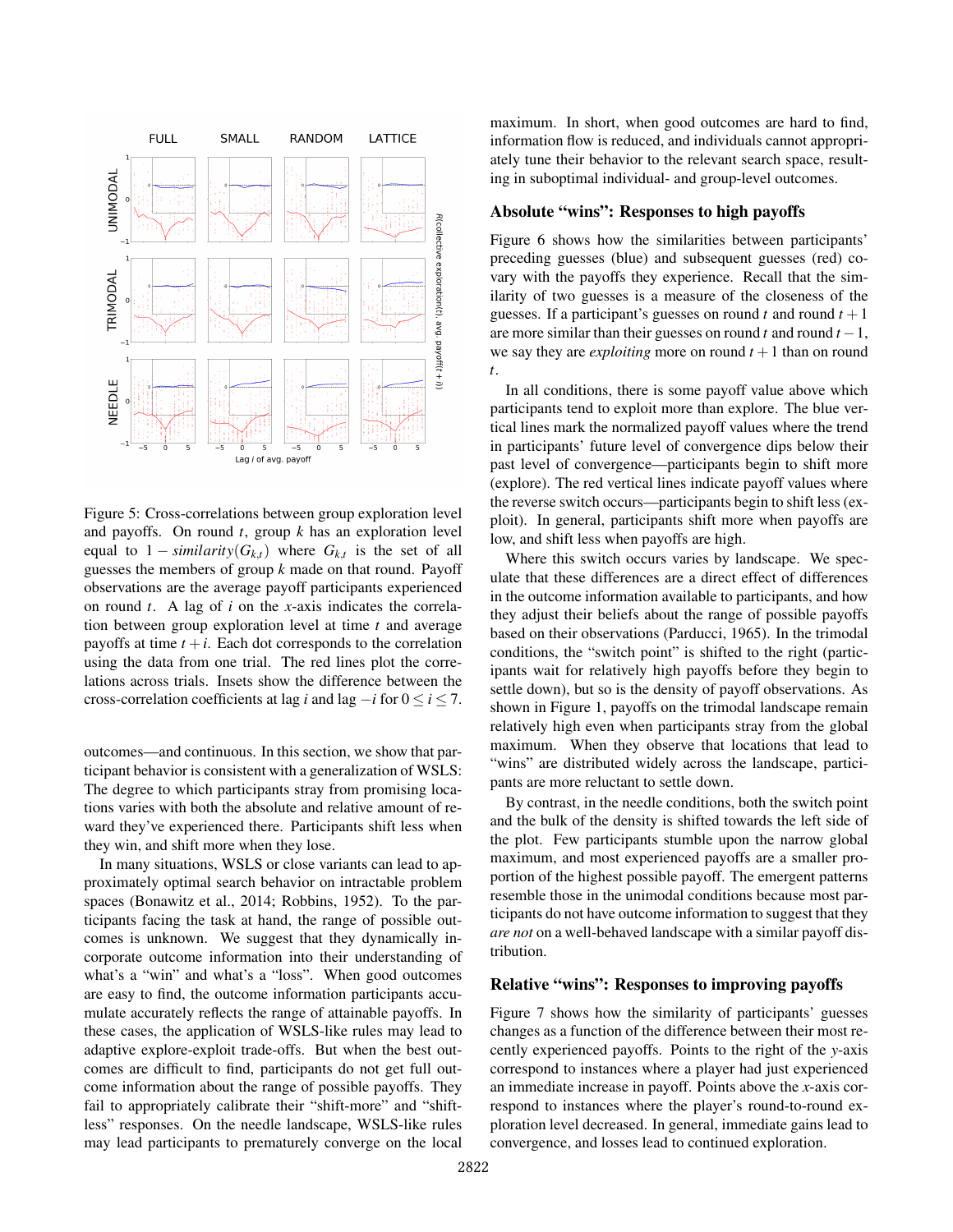

Figure 6: Experienced payoffs against similarity of guesses.  $p(t)$  denotes the payoff a player experienced at time  $t$  (normalized by the height of the global maximum in each condition), and  $similarity(g(t), g(t'))$  denotes the similarity between a guess made at time *t* and a guess made at time *t'*. Each dash corresponds to one experienced outcome. Solid lines show the estimated Gaussian kernel regressions. Vertical lines mark shifts between exploitation and exploration (see text).

Note the inverted U-shaped trend recovered by the kernel regression across the needle landscapes. Participants who have just experienced an exceptionally large improvement tend to shift more than those who have just experienced a moderate improvement. This is consistent with our understanding of WSLS as a dynamic process: Participants who stumble upon the global maximum dynamically adjust their understanding of the range of possible payoffs, and are less willing than before to settle with what they have.

#### **Discussion**

We argued that the behavioral patterns we observe are consistent with the application of a dynamic, continuous variant of win-stay, lose-shift. While participants tend to "stay" in areas where they've experienced both high and improving payoffs, they use information from themselves and others to adapt their willingness to "stay" and "shift" to their environment.

One phenomenon we have only briefly addressed is Mason et al. (2008)'s finding that participants in the lattice network were more likely than participants on other networks to find the needle landscapes' global maxima. Our central claim is that reduced information flow can lead to suboptimal outcomes when participants do not have full information about



Figure 7: *Differences in* experienced payoffs against *differences in* similarity of guesses. Notation is the same as in Figure 6. Each dash corresponds to one experienced outcome. Solid lines show the estimated Gaussian kernel regressions.

the range of possible payoff values. Why would the network that restricted information flow the most perform the best when the search task is especially hard?

Visual inspection of Figure 6 suggests that the payoff values at which participants switch from exploration to exploitation do not vary much as a function of the network structure, but depend more on the underlying fitness function. The lattice network's structural restriction of information flow could mean that it takes participants even longer to reach their threshold value or "switch point". Participants may search longer for "wins", resulting in more exploration where it matters the most.

While our analyses were motivated by our desire to understand the relationship between individual- and group-level exploration dynamics, we did not assume that participants make this trade-off explicitly. Rather, we suggested that participants may be using simple heuristics from which an apparent trade-off emerges. We adopted an information processing framework (Oppenheimer & Kelso, 2015): The environment affects behavior and outcomes via its effect on the information group members receive and broadcast to others. By analyzing participant behavior through the lens of *information flow*, we can come closer to understanding what determines the search conditions under which we do well, and the conditions under which we could do much better.

#### Acknowledgements

Cleotilde Gonzalez was supported by the Army Research Office, Network Science Program, Award Num